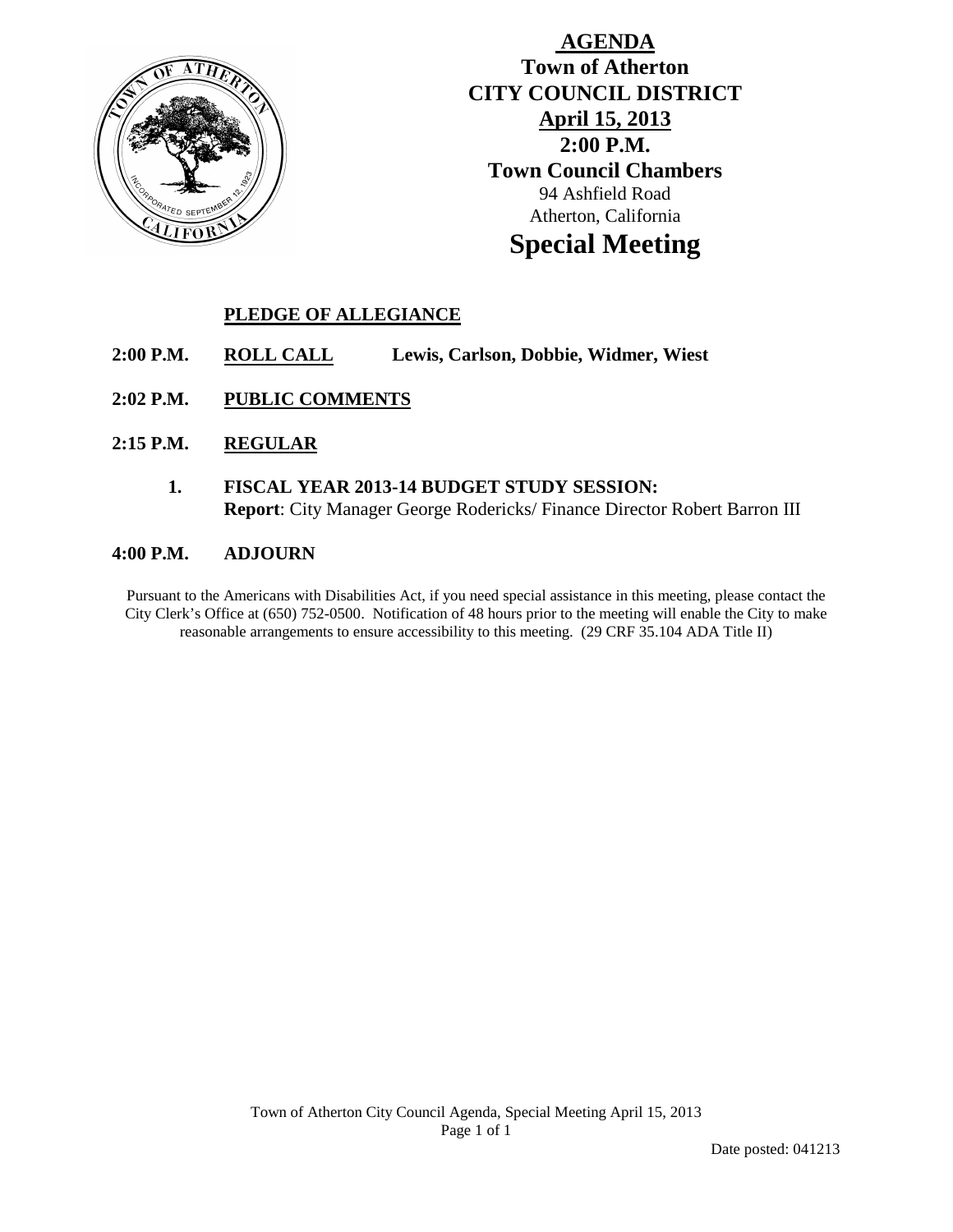

**Town of Atherton**

# **CITY COUNCIL STAFF REPORT**

### **TO: HONORABLE MAYOR AND CITY COUNCIL GEORGE RODERICKS, CITY MANAGER**

### **FROM: ROBERT BARRON III, FINANCE DIRECTOR**

**DATE: APRIL 15, 2013**

**SUBJECT: FIRST COUNCIL BUDGET STUDY SESSION – FY 2013-2014 BUDGET**

### **RECOMMENDATION**

Provide review and comments of the General Fund three-year trend and discuss of major fiscal changes for FY 2013-2014.

### **BACKGROUND**

This is the first Budget Study Session to review the Town General Fund and provide an overview of preliminary operational revenues and expenditures. The Town in previous years had extensive use of the General Fund reserves. In prior years, operational measures were taken to stabilize the Town's reserves. This Report provides an overview of the General Fund budget and a discussion of major fiscal changes.

#### **DISCUSSION**

**General Fund Trends** – In looking at three-year trend from Fiscal Year 11-12 to projected FY 13-14 net revenues over expenditures, the Town General Fund reflects a positive balance. FY 11-12 had a net deficiency of (\$1,131,102), mostly due to a payment of \$1.2M to the Public Safety CalPERS Pension Side Fund. The current FY 12/13 projected net revenue is \$492,562 and FY 13-14 has an estimated net revenue of \$84,781.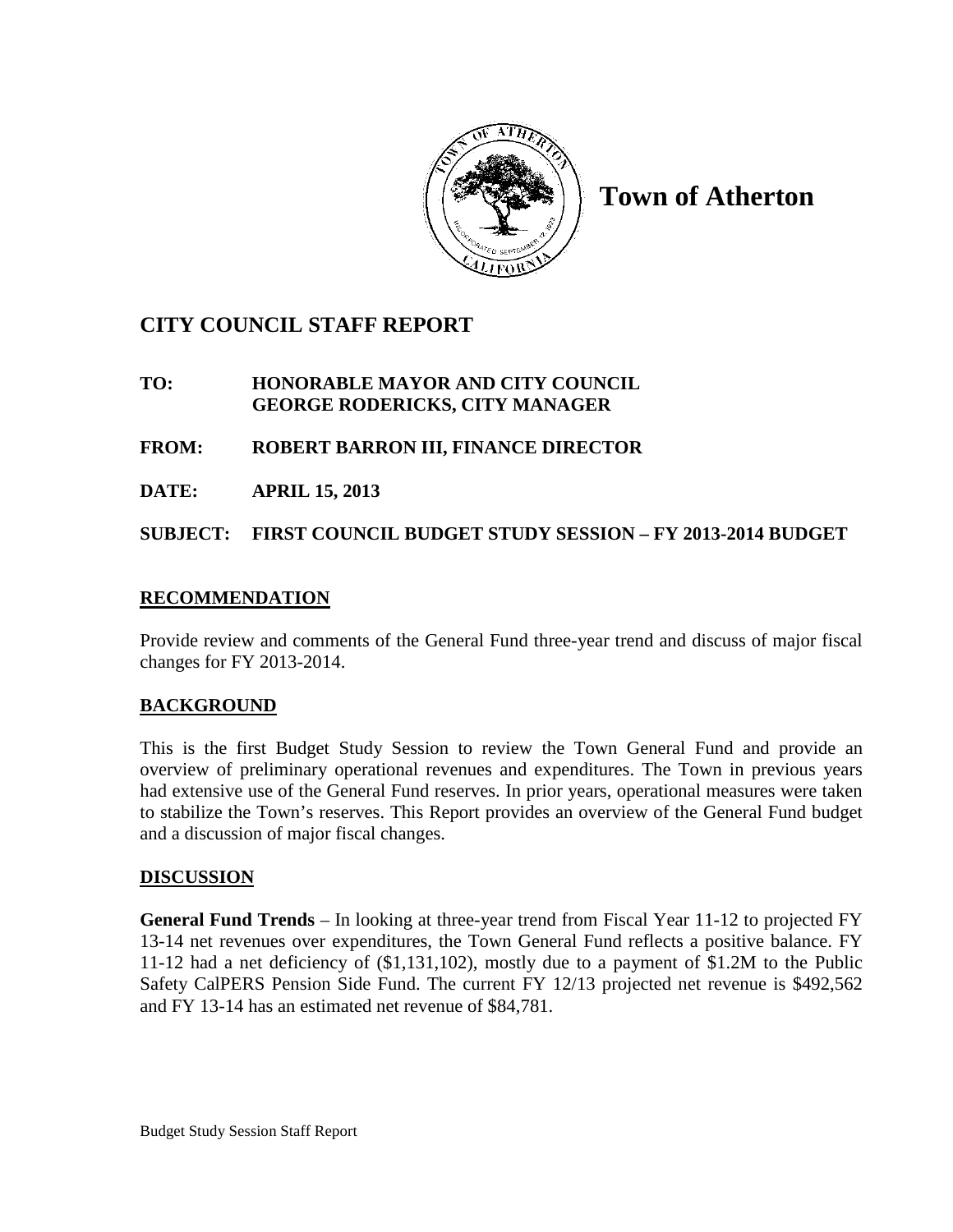| Description         | FY 11-12      | FY 12-13                               | FY 13-14     |
|---------------------|---------------|----------------------------------------|--------------|
| <b>Revenues</b>     |               | $$10,605,202$ $$11,242,368$            | \$10,814,475 |
| <b>Expenditures</b> |               | \$11,736,304 \$10,749,806 \$10,729,694 |              |
|                     | (\$1,131,102) | \$492,562                              | \$84,781     |

The above amounts do not include the 60% Parcel tax revenue transfer for Police Services. The projected trends of excess revenues over expenditures continue to replenish the Town's General Fund Reserves. Council policies of setting aside 15% of actual operating expenditures for emergency disaster and 20% reserve policy continue to be met. The remaining unrestricted reserves can be used for funding Town liabilities such as the Miscellaneous PERS Side fund of \$704,313, setting up a higher payment toward the Annual Required Contribution toward OPEB, and/or providing supplemental funding to priority capital projects.

Staff will discuss highlights of the major fiscal changes for revenues and expenditures within the General Fund as well as potential costs that are on the horizon.

**General Fund Revenue** -The overall General Fund operating revenue for FY 2014 is projected to be \$10,814,475. The table below summarizes the preliminary revenue estimates for FY 2013- 2014.

| Description             | <b>Amended Budget</b><br>FY 2013 | Estimated<br>FY 2014 |
|-------------------------|----------------------------------|----------------------|
| Revenue Type            |                                  |                      |
| <b>Property Tax</b>     | 7,574,474                        | 7,582,948            |
| Franchise Tax           | 755,750                          | 770,865              |
| Sales & Use Tax         | 235,400                          | 240,108              |
| <b>PW Encroachment</b>  | 168,000                          | 171,360              |
| <b>Building Revenue</b> | 1,167,900                        | 1,226,295            |
| <b>Business License</b> | 160,000                          | 163,200              |
| Zoning & Planning Fees  | 175,355                          | 178,862              |
| All Other Revenue       | 1,005,489                        | 480,837              |
|                         | 11,242,368                       | 10,814,475           |

The Parcel Tax continues to be a vital source of revenue to the General Fund in support of Police Services. When the 60% Parcel Tax is included in the total General Fund Revenues, revenues for FY 2013-2014 are \$11,930,475.

**General Fund Expenditures-** Preliminary General Fund expenditures for fiscal year are estimated at \$10,729,694. At subsequent budget workshops and goal setting staff will further refine operational needs. Below is breakdown of expenditures by type.